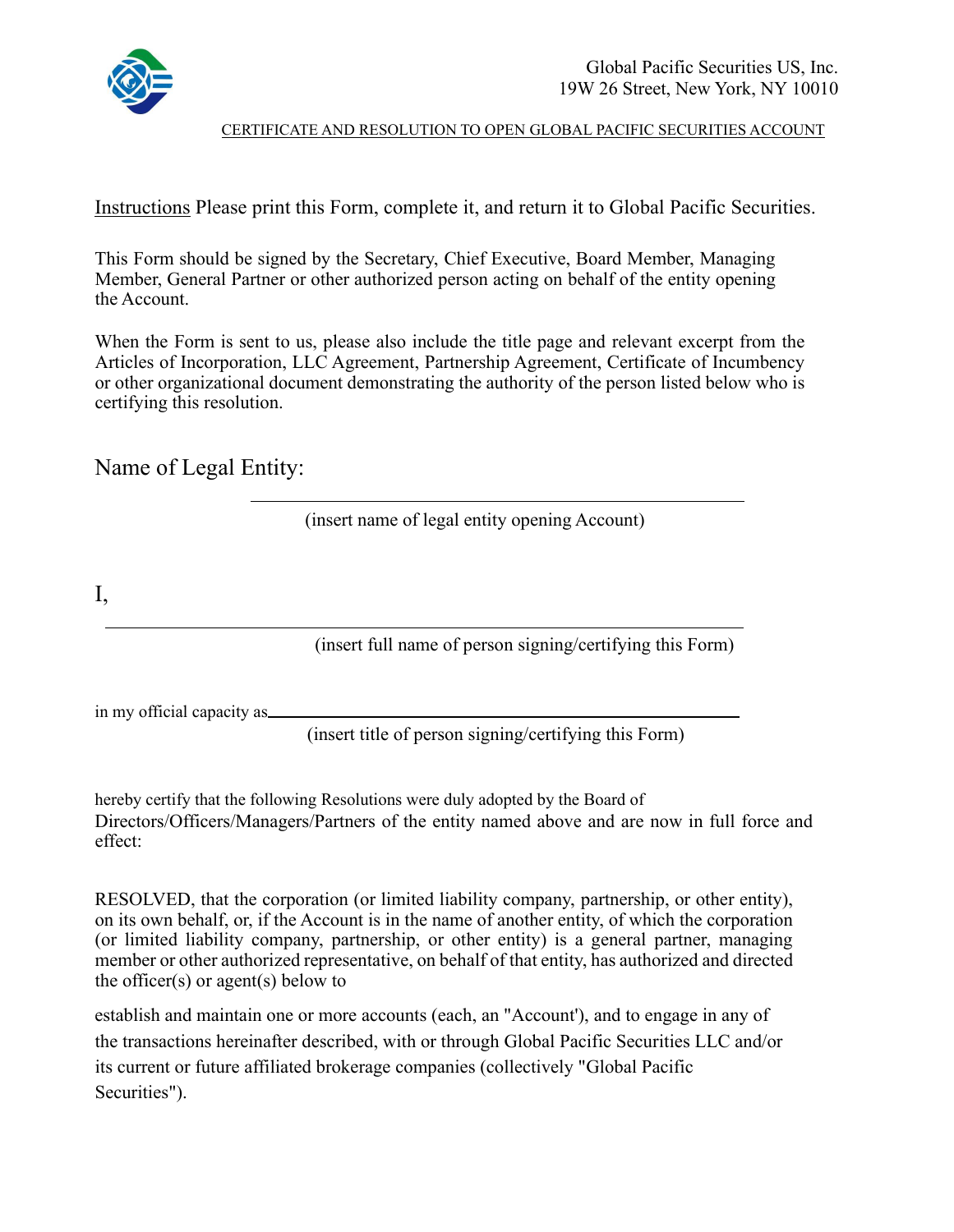

RESOLVED, that the corporation (or limited liability company, partnership or

other entity), on its own behalf, or, if the Account is in the name of another entity, of which the corporation (or limited liability company, partnership or other entity) is a general partner, managing member or other authorized representative, on behalf of that entity is hereby authorized and empowered to purchase, hold, pledge, exercise, convert, tender, redeem, exchange, transfer, assign, sell (including short, when-issued and forward sales), enter into, write, issue and otherwise deal and trade, singly or in combination, in any of the investment or trading products selected during the Global Pacific Securities Account application or any time thereafter, including but not limited to: securities, debt securities, equity securities, other securities, commodities, metals, futures, mutual funds, hedge funds and other collective investments, exchange-traded products, indices, foreign currencies and related instruments of any kind, options, warrants, derivatives, contracts for differences, exchanges-for-physicals, swaps, international transactions in any of the foregoing and any transaction that is similar to any of the transactions described above (including an option with respect to any of them), any combination of these transactions or any other transaction, whether or not described in this resolution.

If the Account is authorized to trade using margin please check the box below:

Without limiting the foregoing it is further RESOLVED that the entity shall hold a Margin Account and may enter transactions that involve or create margin and/or financing, including but not limited to margin purchases, short sales and derivative and other transactions.

RESOLVED, that any transactions or agreements of any kind relating to any Account effected prior to the adoption of these resolutions are hereby unconditionally ratified in all respects.

RESOLVED, that each of the following listed officers or agents of the corporation, limited liability company, partnership or other entity that is opening the Account is hereby individually authorized:

- to give to and receive from Global Pacific Securities oral, written or electronic instructions of any kind regarding the Account;
- to have complete authority at all times to bind the corporation, limited liability company, partnership or other entity that is opening the Account in any and all respects relating to the Account, including but not limited to providing Account information, signing relevant agreements, receiving disclosures, viewing or changing Account information, trading, and disposing of positions or funds;
- to order the transfer or delivery in or out of any securities, contracts, money or other property to any person or entity, including to/from the officers or agents listed herein;
- to sign for and on behalf of the corporation, limited liability company, partnership or other entity that is opening the Account all releases, assignments, powers of attorney or other documents in connection with any Account or transaction;